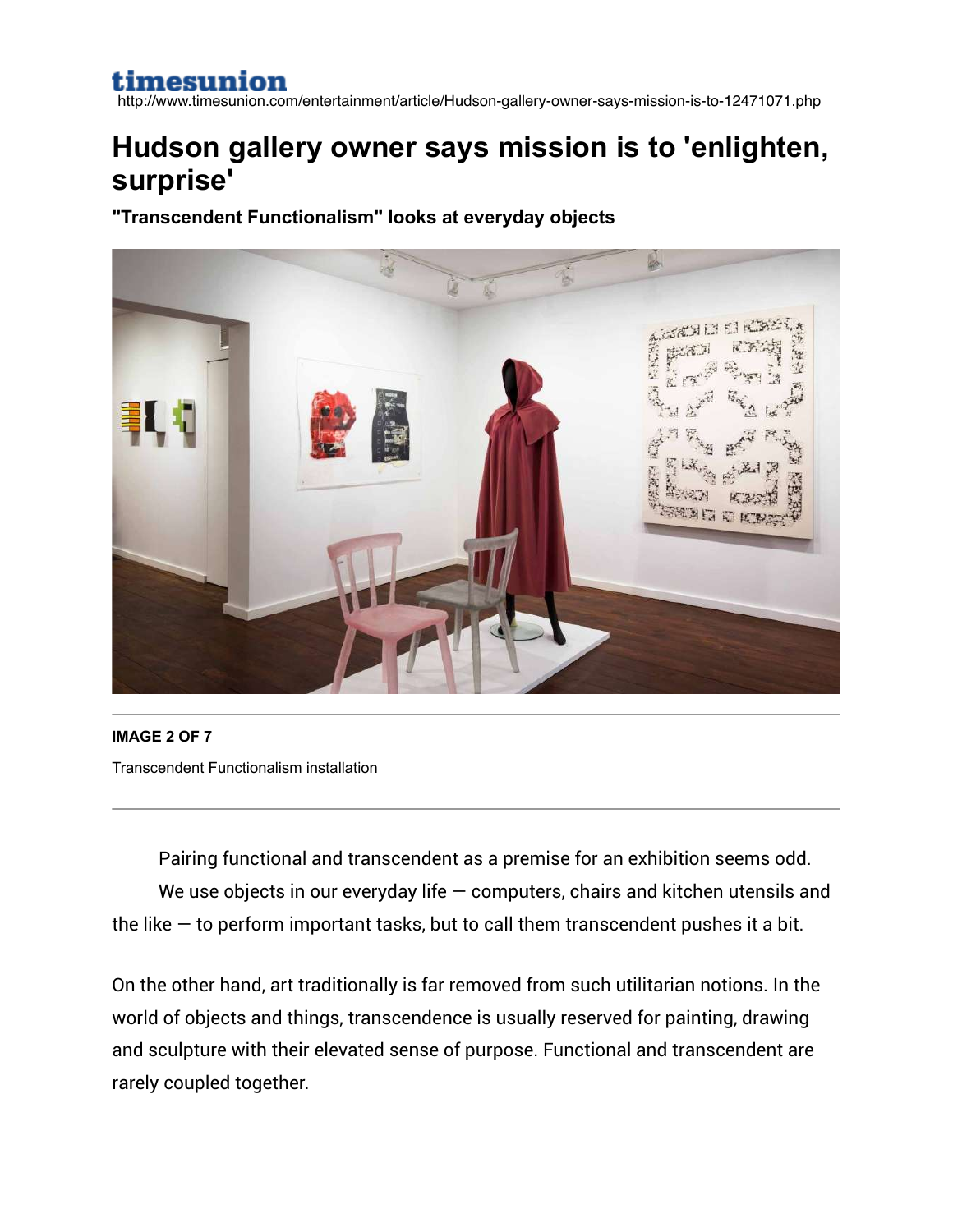But these days, the lines are blurrier. Decorative arts  $-$  furniture, fabric and folk  $-$  are seen as more equal to their counterparts in painting and sculpture, opening a wide range of interpretations and arrangements from all sorts of methods and materials, presenting myriad aesthetic and conceptual opportunities.

All of this mixing and matching isn't new, yet under Hudson gallery-owner Jeff Bailey's eye, the idea is taken to a whole new level in the exhibition "Transcendent Functionalism" open through Jan. 28.

## **More Information** If you go ''Transcendent Functionalism'' When: Through Jan. 28 Where: Jeff Bailey Gallery, 127 Warren St., Hudson Hours: Thursday-Sunday, noon-6 p.m. Cost: Free Phone: 518-828-6680 Website: www.baileygallery.com

With 14 artists and nearly 30 objects, ranging from a "glowing" chair to a wall installation made from acrylic polymer and acetate on Plexiglas, the exhibit is brimming with ideas that just manage to stay together in such a tiny space on Warren Street.

Add a planter, complete with actual soil, draping fiber constructions like breasts, a spooky Shaker overcoat over a mannequin, and you have an unconventional and uplifting collection. But it isn't always lofty and erudite. Some like the wood and rubber installation "This Keyboard is

a Piece of Shit" by Stephen Eakin get directly to the point in the most direct and practical way.

Since closing his Chelsea gallery and reopening in Hudson in 2013, Bailey has quietly pushed more than few boundaries, but always subtly. What might be the gallery's most-serious quality is how playful it is. Unrestricted by any aesthetic orthodoxy, Bailey is free to roam and create exhibits that take a holistic approach to art and design.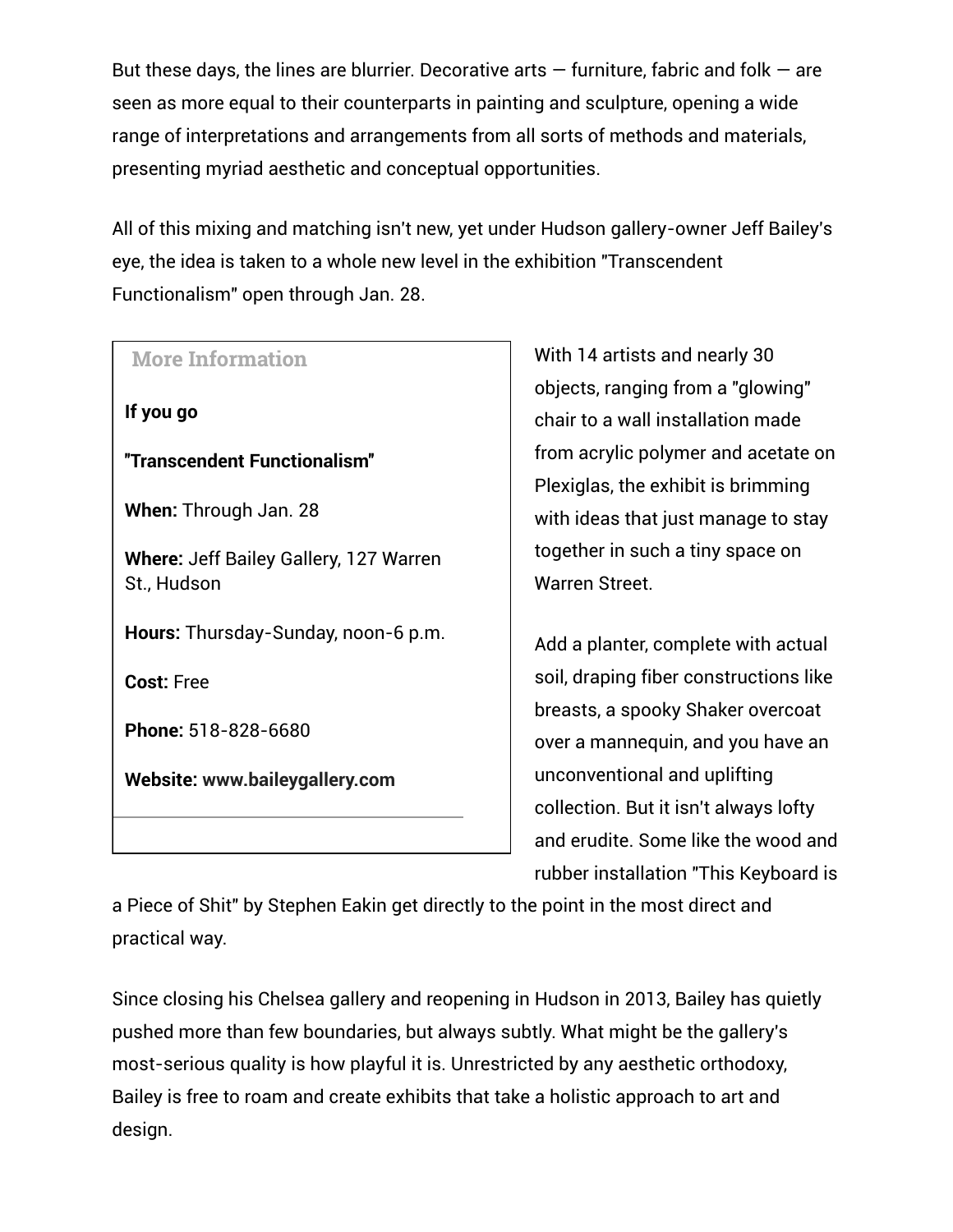As Bailey enters his fifth year in Hudson, he sat down with the Times Union to answer a few questions.

Q: The current exhibit is a wonderful collection of objects that pushes a few boundaries. How did it all come together? What was your process?

A: Art, design and craft overlap in many ways. The artists' and designers' work in the exhibition reflects this overlap, either in the materials used (recycled or repurposed, new or old, unique or mass-produced) or in the images depicted.

Q: Is it about sculpture and design in a different context? Or is it about the decorative arts finding the higher calling of art?

A: It's more about unique characteristics of objects and artworks, and how they relate to one another through form, function or time. A mannequin wears a Shaker cloak that is approximately 100 years old, overlooking contemporary chairs cast in recycled plastic by Kim Markel, all facing a photograph of flickering candle resting on an apple by Colby Bird.

Q: What is the curatorial mission of the gallery?

A: To enlighten and surprise.

Q: The space is quite small. How has this influenced your exhibitions?

A: I once visited a dealer of antique metalware in Istanbul's Grand Bazaar. His stall measured maybe 6 feet square. It was packed with objects from several centuries. So, in a way, the ground floor of a town house seems liberating.

Q: You had a gallery in New York City for several years. Why the move to Hudson?

A: The cost of running a business in Manhattan was becoming prohibitive. I was a weekender in the area for years. Hudson is a great town, and I found a great space.